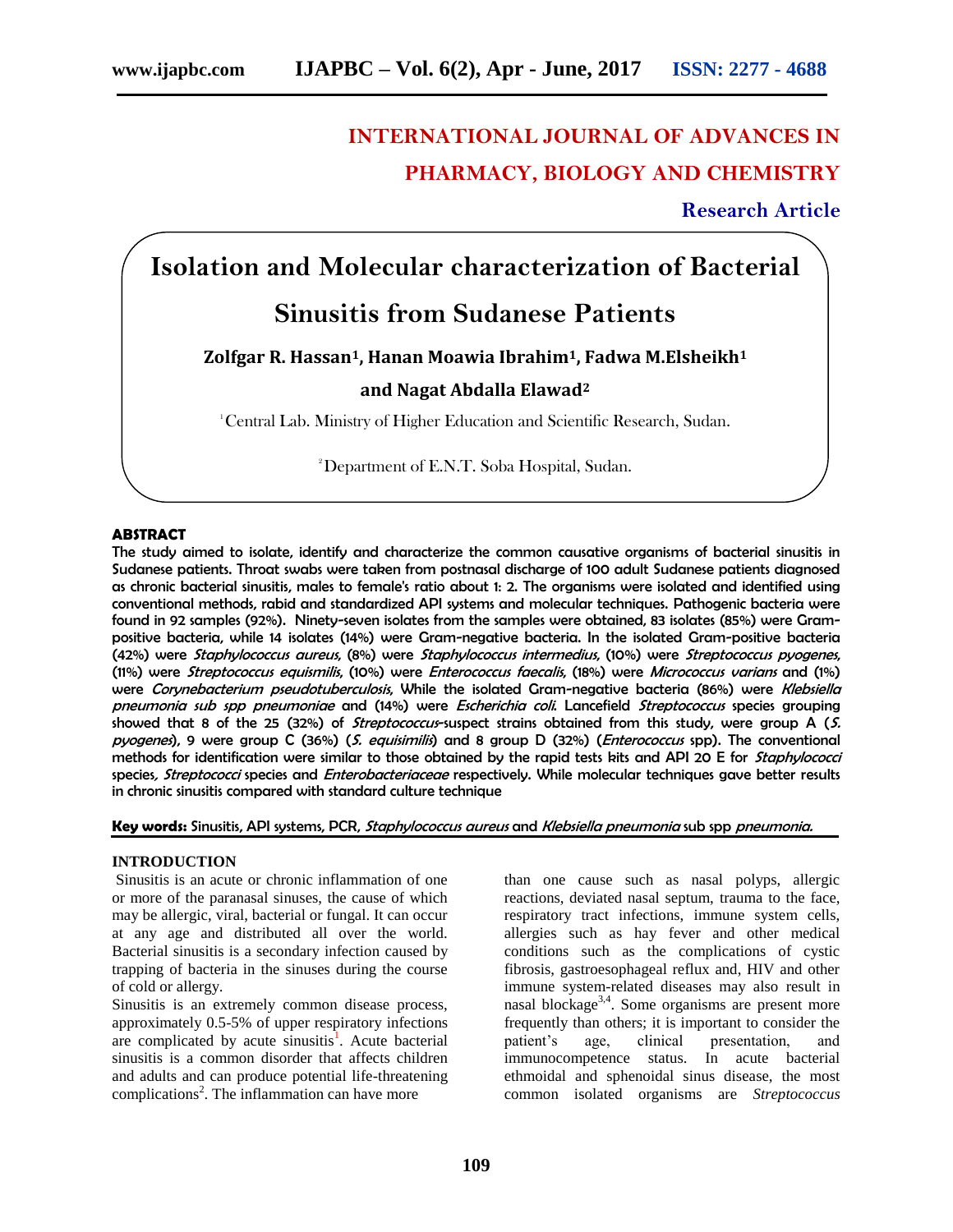*pneumoniae*, *Haemophilus influenzae,* and *Moraxella catarrhalis*. Most of these infections, however, are preceded by upper respiratory infections caused by viruses. These organisms are also present in other forms of acute sinusitis such as frontal<sup>5</sup>. On the other hand, Gram-negative *Bacilli*, *Staphylococci* sp. and respiratory anaerobes are seen more commonly in chronic sinus infection, which may also be caused by exacerbations of infection with the bacterial species that cause acute disease<sup>6</sup>. Studies have shown that the most common organisms responsible for the development of sinusitis are *Staphylococcus aureus*, *Staphylococcus intermedius*, *Streptococcus pyogenes*, *Streptococcus equismilis*, *Enterococcus faecalis*, *Micrococcus varians*, *Corynebacterium pseudotuberculosis*, *Klebsiella pneumonia* sub spp *pneumoniae* and *Escherichia coli*, however, broader spectrum of possible pathogens, which may be resistant to first-line antibiotic therapy, makes identification of the causative organisms crucial for successful treatment. A large number of studies over several decades have sought to determine the bacterial organisms present in sinusitis. Studies dealing with bacterial findings of sinusitis, which have attempted to define the correct pathogens, have been frequently published, but have reported a diversity of results. Although Sudan is a tropical country and has different climates, sinusitis has not taken much concern in the Sudanese literature, but during clinical practice we observed an increase in the number of patients presented with sinusitis in Ear, Nose, and Throat clinics. Patients with sinusitis were 32% of all patients with nasal diseases and affect females more than males with the highest incidence at the ages 21-30, the majority of patient were curried with medical treatment by the appropriate antibiotics/antihistamines and local decongestant<sup>7</sup>. Affection of males in the middle age groups has a negative impact in the national economy especially when they use an antihistamine which causes fatigue and dizziness. Diagnosis of sinusitis is mainly based on clinical detection<sup>8</sup>. Due to the high prevalence of sinusitis in Sudan, especially in Khartoum province, in this study, bacteriological survey of patients with chronic sinusitis were done in order to help physicians in choosing better antibiotics for the empiric therapy of sinusitis

#### **MATERIAL AND METHODS**

This prospective study was performed at the Bacteriology Lab. of Central Laboratory. The study conducted in Khartoum E.N.T. Hospital and E.N.T. Department, Soba University Hospital. Patients of 15-60 years old presenting with recurrent or persistent sinus complaints, including nasal

discharge, nasal obstruction, cough, headache, facial fullness, change in taste or smell, and frequent throat clearing and/or wheezing were evaluated for chronic sinusitis. Only patients who had not received any antibiotic treatment at least two weeks before the collection of specimens were included in the study.

#### **Sample collection**

Throat swabs were taken from postnasal discharge of 100 adult Sudanese patients diagnosed as chronic bacterial sinusitis using sterile cotton tipped swabs. The samples were taken from postnasal discharge after depressing the tongue under complete aseptic condition and transported immediately to the microbiological laboratory using Stuart Transported Media in an ice container. The study improved by ethical committee and the consent was taken by patient using questionnaire.

#### **Microbiological analysis**

The swabs were cultured on Blood Agar, Chocolate Agar, and Mac Conkey Agar media and incubated aerobically, an aerobically with  $Co<sub>2</sub>$  at 37°C. The growth characteristic of bacteria in artificial media is often essential for identification. It includes colonial shape, size, colour and growth pattern. Consistency and haemolysis are useful criteria. The organisms were isolated and identified using conventional methods<sup>9</sup>. Gram stains reaction, morphological and biochemical tests. Rabid and standardized API systems, API 20E (bioMerieux, inc.France), HiStaph and HiStrep kits (himedia , India ) were used as confirmatory method for the selected isolates .

#### **Molecular assay:**

DNA was extracted from all pure cultures of *Staphylococcus aureus* isolates, a loop-ful of the culture was suspended in 0.5 ml of distilled water. DNA extraction was performed using a commercial kit (Qiagen, Germany)<sup>10</sup>. The extraction was performed as per the manufacturer's instruction. The PCR reaction was performed in a total volume of 25µl. containing 4 µl of DNA, 0.25U Taq DNA polymerase (Vivantis, Malaysia). , 5 µl of 10 x PCR amplification buffer, 2µM primer (Gene bank database accession No AJ133520). A26-nucleotide forward primer, GF-1(5-ATGGTTTTGGTAGAATTGGTCGTTTA-3),

corresponding to positions 22 to 47 of the gap gene, and a 25- nucleotide reveres primer,GR-2(5- GACATTTCGTTATCATACCAAGCTG-3)

(Prizma, Istanbul). 0.5 mM deoxynucleoside triphosphate and double distilled water to a final volume of 25µl. The cycle conditions were followed by 40 cycles denaturation at 94°C for 1 min, primer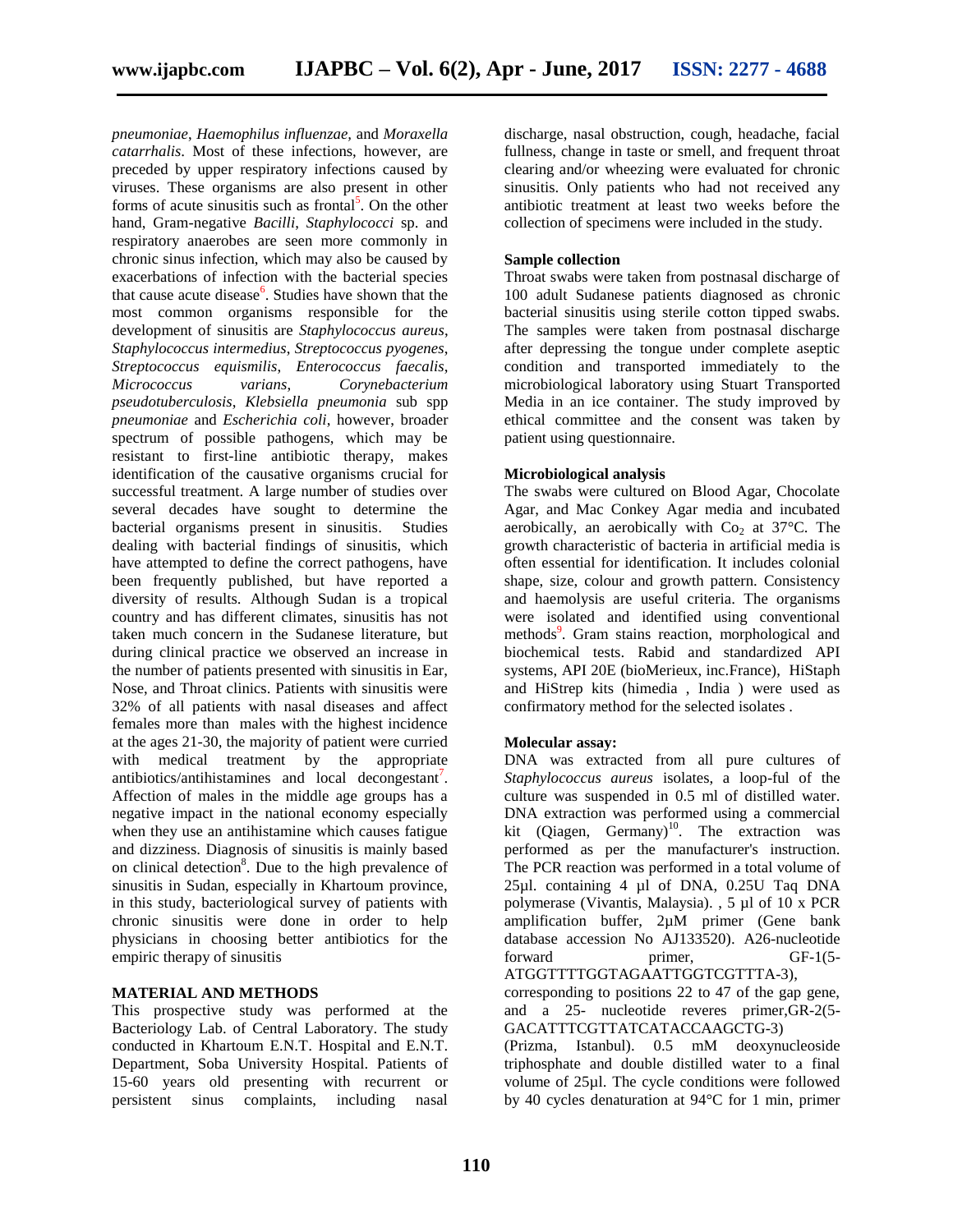annealing at 58°C for 1 min and DNA extension at 72 °C for 1.5 min. After the final cycle, the reactions were terminated by an extra run at 72 °C for 10 minutes. The PCR product was visualized by electrophoresis at 120 v for 30 min on 1.5 % agarose with 0.5 mg / ml ethidium bromide and photographed with the aid of gel documentation system (Bio Rad, USA).

#### **RESULTS**

In this study throat swabs were taken from postnasal discharge of 100 adult Sudanese patients diagnosed as recurrent bacterial sinusitis, their ages range between 15-60 years old with mean age  $36.3 \pm 15.7$ SD for males and  $28.7\pm 10.4$  for females. 32 patients were males and 68 patients were females, males to female's ratio about 1: 2. Pathogenic bacteria were found in 92 samples (92%), while no growth was obtained from 8 samples (8%). Ninety-seven isolates from the sample were obtained, 83 isolates of them were Gram-positive bacteria, while 14 isolates were Gram-negative bacteria.

In the isolated Gram-positive bacteria (42%) were *Staphylococcus aureus*, (8%) were *Staphylococcus intermedius*, (10%) were *Streptococcus pyogenes*, (11%) were *Streptococcus equismilis*, (10%) were *Enterococcus faecalis*, (18%) were *Micrococcus varians* and (1%) were *Corynebacterium pseudotuberculosis*, (Figure 1). While the isolated Gram-negative bacteria (86%) were *Klebsiella pneumonia* sub spp *pneumoniae* and (14%) were *Escherichia coli*, (Figure 2).For further confirmation, HiStaph and HiStrep kits were used for identification of *Staphylococcus* species and *Streptococcus* species, while API 20E was used for *Enterobacteriaceae* identification (Figure 3) respectively. In Polymerase Chain Reaction technique (PCR) 933pb fragment was obtained from DNA of all the isolated *Staphylococcus aureus* (Figure 4). Lancefield *Streptococcus* species grouping showed that 8 of the 25 of Streptococcus-suspect strains obtained from this study, were group A (*S. pyogenes*), 9 were group C (*S. equisimilis*) and 8 group D (*Enterococcus spp.*) (Figure 4).



**Figure 1 Gram-positive bacteria species isolated.**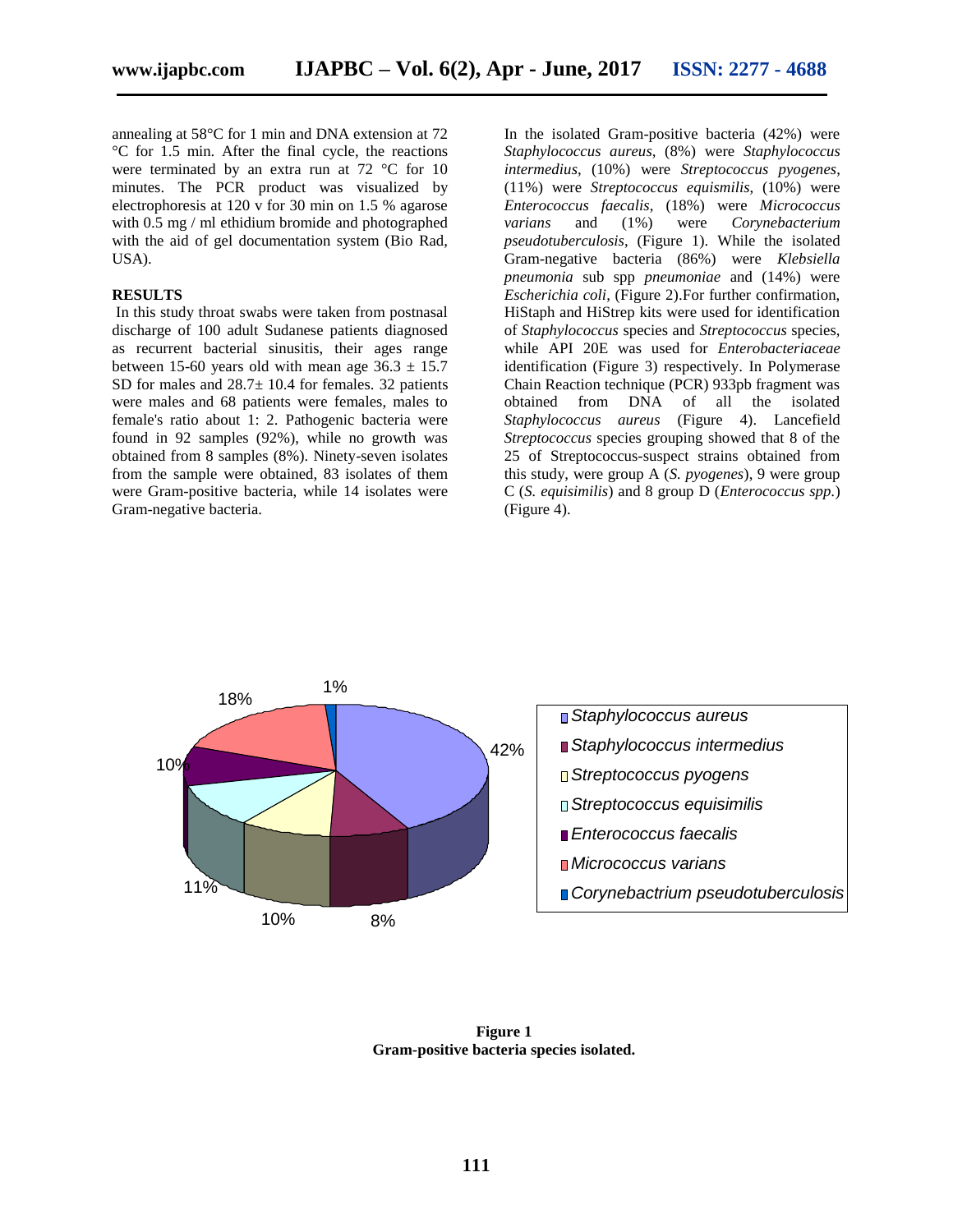

**Figure 2 Gram-negative bacteria species isolated.**



**(A)**



 $\overline{(B)}$ 



(C) **Figure 3 HIStaph** *Staphylococcus aureus* **(A) HIStrep** *Streptococcus pyogenes***(B) Analytical profile index API 20***Enterobacteriaceae***(C).**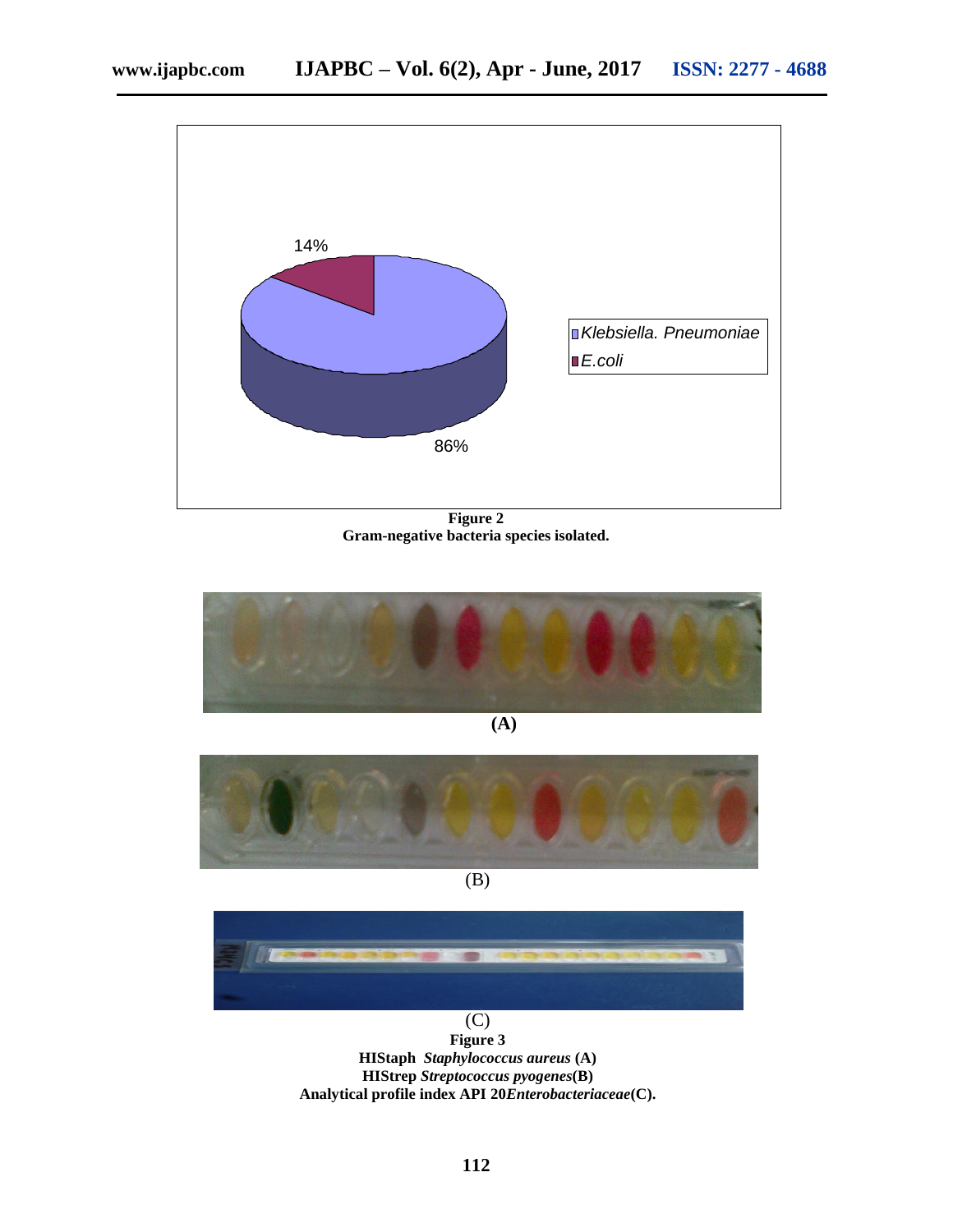

#### **Figure 4**

**Agarose gel electrophoresis of 933bp PCR amplification product using primers GF 1 and GR2 L: Ladder. C+: positive control. C-: negative control, 1-4.** *Staphylococcus aureus.*



**Figure 5 Lancefield Streptococcus species group (A, B, D).**

#### **DISCUSSION**

Sinusitis is one of the most frequent medical complaints, and is estimated to affect about one in eight persons throughout their life time $11$ . Treatment of chronic sinusitis is complicated due to increase of antibiotic-resistant bacteria. 60% of sinusitis in cases of community acquired patients yield bacteria, viral illness may be the most common triggering mechanism for sinus disease. Sinusitis is the most prevalent disease for adults diagnosed in ambulatory

medical care and is treated with antibiotics<sup>12</sup>. In Sudan, one clinical review reported sinusitis in 32% of all patients with nasal diseases<sup>7</sup>. While our study reported (90%) of patient with bacterial sinusitis this may be due to environmental factor like hot dusty weather. In this study we noticed that the ratio of female infection is higher than male about 2:1 this finding in accord with the result of Chen et  $al^{13,14,15}$ ). Similar ratio was reported by Stankiewiics<sup>16</sup> but different result was obtained by other studies $^{17}$ ,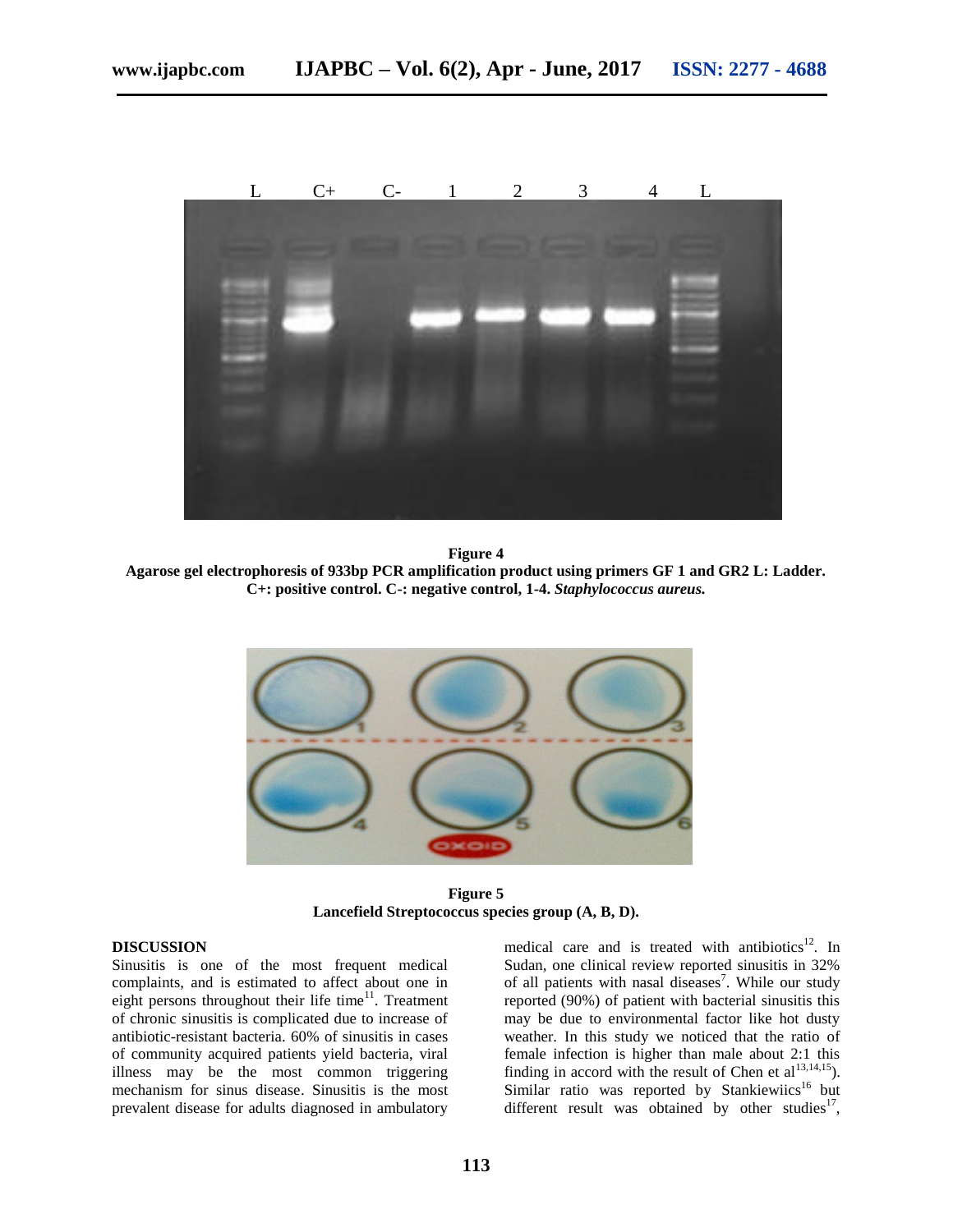whom they found that males were affected more than females in a ratio of 7:1 and also disagree with the result of  $Yagi^7$ , in his retrospective study in the patterns of sinusitis in Sudanese patients. This difference in the pattern of sinusitis in Sudanese ten years ago can be attributed to that patients were housewife with minimal exposure to outdoor environmental contamination while in this study most of our patients were worker with daily exposure to hot dusty weather. There is variability in the isolated bacteria in our study, *Staphylococci* were isolated from about 50% of studied was finding in according to the result of Gundes  $et \ al.^{18}$  who found *Staphylococcus spp.* accounted for more than 50% of the cases studied, also similar result was obtained by Yagi<sup>7</sup> who found that *Staphylococci*, *Streptococci* and *E. coli* were the commonest causative organisms isolated in Sudanese patients with sinusitis. *S. aureus* was a common pathogen isolated from about 42% of all cases in this study, this result is similar to the result obtained by <sup>15,19</sup>, Other study<sup>20</sup> reported that *S*. *aureus* and coagulase negative *Staphylococci* as a common pathogen and similar to the result of Brook<sup>21</sup> who found *S. aureus* as a common pathogen in sphenoid sinusitis. In the present study *S. aureus* play the main role in bacterial sinusitis infection in Khartoum state. These results disagree with the result of Tellez. *et al*, <sup>22</sup> who found *H.influenzae* as the common pathogen.The predominance of co-agulasenegative *Staphylococci. S. aureus* and other Staphyloccoi species may occasionally cause sinusitis in adults and children<sup>23</sup>, while study in Iran found that the most common bacteria found in the nasopharynx were Gram-positive *Bacillus, coagulase* negative *Staphylococcus* and *Staphylococcus aureus* with rates of 20%, 16% and 15% respectively and bacteria isolated from opening sinus were Grampositive *Bacillus* 24%, *Enterobacter aerogenes* 10%, coagulase negative *Staphylococcus* 18% and Staphylococcus aureus 19%<sup>24</sup>. The most detectable rate of Methicillin-resistant Staphylococcus (MRS) bacteria isolated were Gram negative bacteria 39(76.47%) and *Enterobacter* spp<sup>25</sup>. These differences in the rates of the recovered pathogens might be due to geographical differences and or differences in the sanitary and hygiene measures adopted in each country. The high dominance of *Staphylococci* due to their presence as a part of the normal flora of the upper respiratory tract and also they are considered as skin commensally that can cause opportunistic infection at site, if the host resistance was lowered such as in cases of skin damage or mucous membranes abrasions<sup>26</sup>. Most of the publications reviewed showed that *Streptococcus* species were most frequently isolated but with

variable species and percentage. In this study the total percentage of *Streptococcus* species was (21%). This percentage is less than that of Gundes *et al.,*<sup>18</sup>who found *Streptococcus* spp represent (24 %) of the total isolates from the middle meatus. The results disagree in the type of the isolate predominated, *S. pneumoniae* was (8%) and *Streptococcus viridians* (10%) while in this study *S. pyogenes* represented (11%) and *S. equisimlis* (10%) of the isolated. The small parentages of *S. pyogenes* in this study agree with Poole<sup>27,22</sup>. While one study evaluated the human nose habitats bacterial and they found out that S.aureus was the one found most frequently in association with Staphylococcus epidermidis<sup>28</sup>. Gram-negative bacteria were less common pathogens in sinus infection in this study, *K. pneumoniae* and *E. coli* were the only two species isolated. *K. pneumoniae* was predominating over *E. coli,* it showed (86%) and (14%) of the total Gram-negative bacteria, respectively. These results agree with Busaba *et al.*<sup>14</sup> who obtained these isolates from chronic ethnocide sinusitis but in smaller percentage and disagree with other report who reported the usual pathogens are the enteric organisms such as *K. pneumoniae*, *Pseud. aeruginosa, Enterobacter* spp and other Gram-negative bacteria<sup>29</sup>. Compared with other study carried out in Omdurman isolated *Moraxella catarrhalis, Staphylococcus epidermidis, Stenotrophomonas maltophilia, Pseuedumonas* spp*.*  and *Bacillus polymyxa.* Which were not found in this study<sup>15</sup>. Classical physiological and biochemical tests are not adequate to analyses and rapidly identify bacteria from microbial communities. Because the bacterial populations involved often have similar nutritional requirements and grow under similar environmental conditions<sup>30</sup>. The results obtained in the present study using the conventional methods for identification were similar to those obtained by the rapid tests such as Histaph, Histrept kits and API20E for *Staphylococci* species*, Streptococci* species and *Enterobacteriaceae* respectively. The analysis of 16S rRNA gene sequences has been the technique generally used to study the evolution and taxonomy of *Staphylococci.* However, the results of this method did not correspond to the results of polyphasic taxonomy, and the related species cannot always be distinguished from each other. Thus, new phylogenetic markers for *Staphylococci* species were used<sup>31,32</sup>. There is a wide variety of molecular techniques used for microbial identification such as polymerase chain reaction (PCR) with specific primers<sup>33</sup>. PCR method gave better results in chronic sinusitis compared with standard culture technique $34$ . The *gap* gene of *S. aureus*, encoding glyceraldehyde-3-phosphate dehydrogenase, was used in the present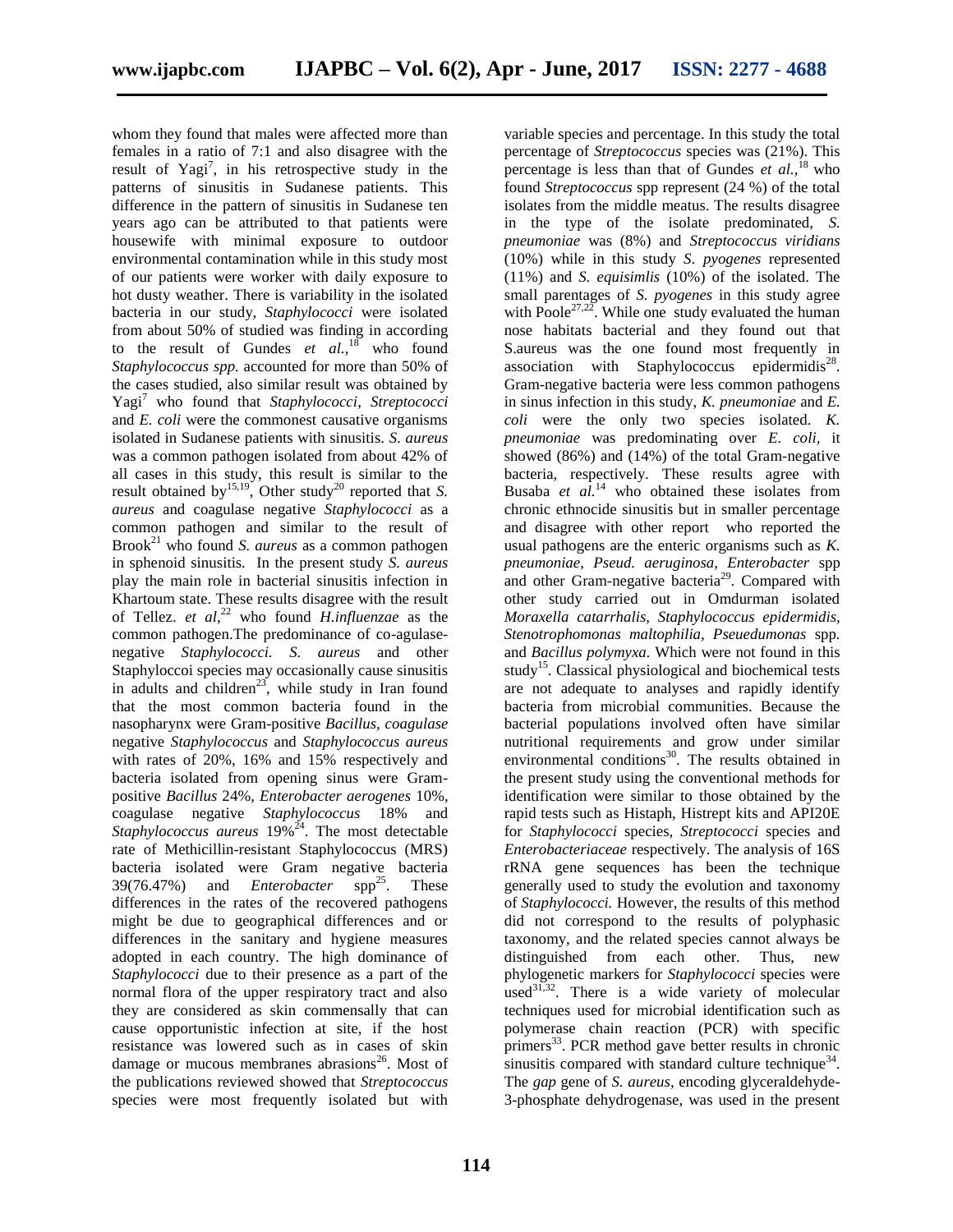study as a target gene for *Staphylococcal* isolates from sinusitis. The result of API obtained was similar to the result of Yuguerose *et al.*,<sup>35</sup>. The presence of gap gene indicated that *Staphylococci* are pathogenic. However, this gene was not detected in some pathogenic species of *Staphylococci*.

#### **CONCLUSION**

Throat swabs were taken from postnasal discharge of 100 adult Sudanese patients diagnosed as chronic bacterial sinusitis. The result revealed that (42%) were *Staphylococcus aureus*, (8%) were *Staphylococcus intermedius*, (10%) were *Streptococcus pyogenes*, (11%) were *Streptococcus equismilis*, (10%) were *Enterococcus faecalis*, (18%) were *Micrococcus varians* and (1%) were *Corynebacterium pseudotuberculosis*, (86%) were *Klebsiella pneumonia sub spp pneumoniae* and (14%) were *Escherichia coli*.

#### **ACKNOWLEDGMENT**

Authors gratefully acknowledge Bacteriology and Molecular Biology Dept. Central Lab. Ministry of Higher Education and Scientific Research for their help and support during lab. work.

#### **REFERENCES**

- 1. Wald E.R. Epidemiology, pathophysiology, and etiology of sinusitis. Pediatr Infect Dis, 1985; 4: 1-4.
- 2. Anon JB. Acute bacterial rhinosinusitis in pediatric medicine: current issues in diagnosis and management. Paediatric Drugs, 2003; 5: 25–33.
- 3. Rudmik L, Soler ZM. Jama. Patient Page Adult Chronic Sinusitis. JAMA. 2015; 314:964.
- 4. Caspersen LA, Walter LM, Walsh SA, Rosenfeld RM, Piccirillo JF. Plain Language Summary: Adult Sinusitis (Sinus Infection) Otolaryngol Head Neck Surg. 2015;153:161–6.
- 5. Brook I. Bacteriology of acute and chronic frontal sinusitis. Arch Otolaryngol Head Neck Surg. 2002; 128: 583–585.
- 6. Casiano RR, Cohn S, Villasuso E, Brown M, Memari F, Barquist E, Namias N. Comparison of antral tap with endoscopically directed nasal culture. *Laryngoscope*, 2001; 111:1333–1337
- 7. Yagi H. Sinusitis in Sudanese patients: a clinical review. East African medical journal, 1991; 68 (12): 944-9447.
- 8. Rahmati M, Razaghi A, Doostdar H, Yaghoubi H, Masoumi S, Rezai MS. Comparison of azithromycin, amoxicillin and amoxicillin/clavulanicacid in the treatment of children with acute bacterial sinusitis. Journal of

Mazandaran University of Medical Sciences. 2014; 23:183–190.

- 9. Barrow GI. and Feltham RKA. Cowan and steel's manual for identification of medical bacteria. 3rd. Cambridge University Press, 1993; Cambridge, U. K.
- 10. Altschul SF, Gish W, Miller W, mayers EW and Lipman DJ. Basic local alignment search tool, J. Mol. Biol., 1990, 215:403-410
- 11. Gwaltney JM Jr, Scheld WM, Sands MA, Sydnor A. The microbial etiology and antimicrobial therapy of adults with acute community-acquired sinusitis: a fifteen-year experience at the University of Virginia and review of other selected studies. J. Allergy Clin Immunol, 1992; 90S: 457–461.
- 12. Passali D, Cambi J, Passali F. M, Bellussi L. M. Phytoneering: A new way of therapy for rhinosinusitis. Acta Otorhinolaryngol Ital. 2015;  $35:1-8.$
- 13. Chen Y, Dales R, Lin M. The epidemiology of chronic rhinosinusitis in Canadians, Laryngoscope, 2003; 113(7): 1199-205.
- 14. Busaba NY, Siegel NS, and Salman SD. Microbiology of chronic ethmoid sinusitis: Is this a bacterial disease? American Journal of Otolaryngology, 2004; 25: 379-389.
- 15. Abbas, MA. Isolation and identification of bacteria from Sinusitis in Omdurman Province, 2009; 20-27. M.Sc Thesis.
- 16. Stankiewicz JA, Newel DJ, Park AA. Complications of inflammatory diseases of the sinus. Otolaryngology and Clinical of North America,1993; 26:639-655.
- 17. Tshifularo M, and Monama GM. Complications of inflammatory sinusitis in children: institutional review. SA Fam Pract, 2006; 48(10): 16-19.
- 18. Gundes S, Akhan S, Ayadin O, Vahaboglu H, Almc A. Evaluation of endoscopically guided pre-treatment aerobic microbiology of the middle meatus in chronic sinusitis. Turkish Journal of Infection, 2003; 17(4): 415-418.
- 19. Gwaltney JM. Acute community-acquired sinusitis. Clin Infect Dis, 1996; 23: 1209-1225.
- 20. Leung RS, and Katial R. The Diagnosis and Management of Acute and Chronic Sinusitis. Prim care Clin office Pract, 2008; 35: 11-24.
- 21. Brook I. Sinusitis- overcoming bacterial resistance. Int. J. Pediatr. Otorhinolaryngol. 2001; 58: 27–36.
- 22. Tellez I, Alba LM.D, Reyes MG, Patton E, and Hesles HD G. Microbiology of acute sinusitis in Mexican patients. Arch Med Research, 2006; 37: 395-398.